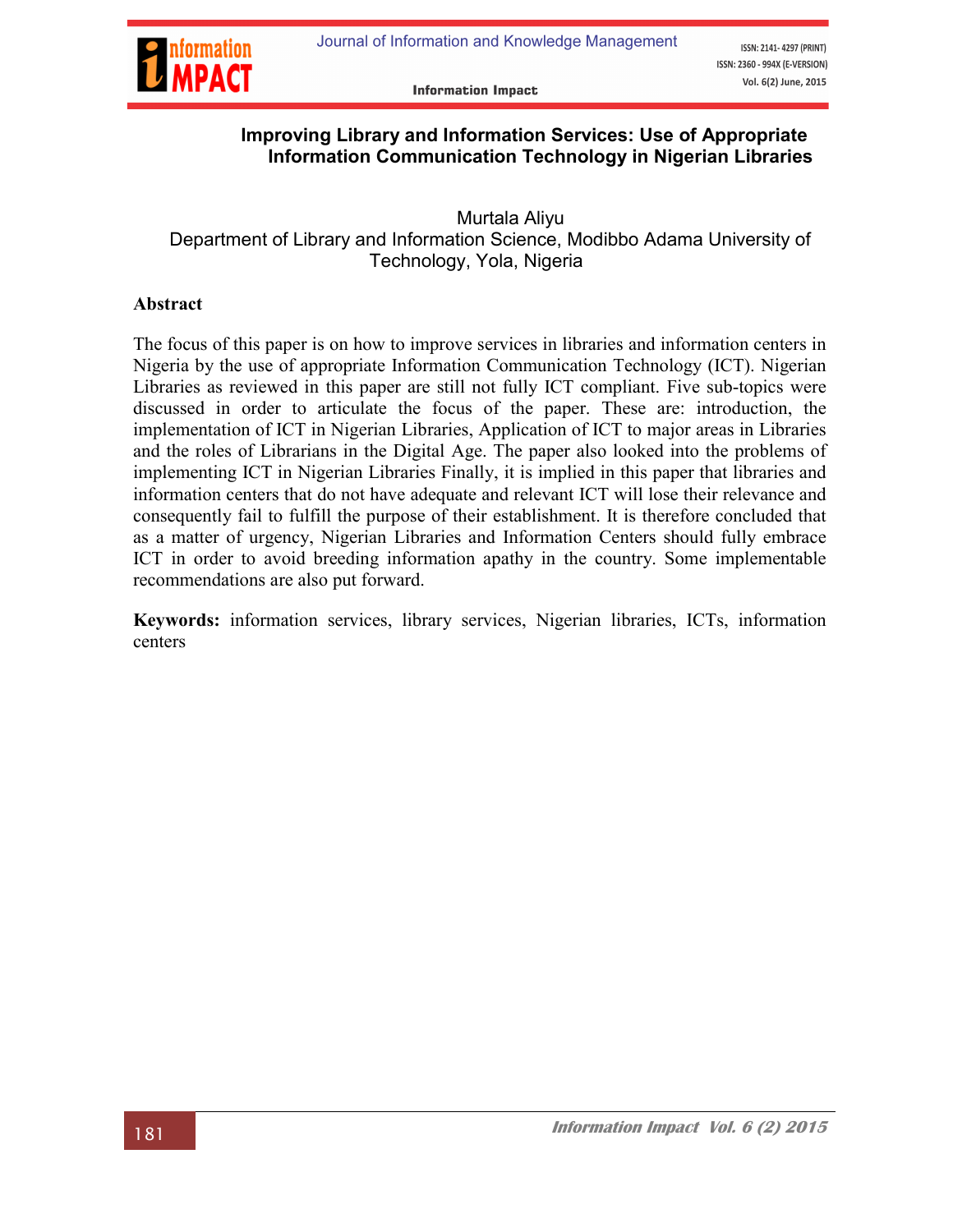#### **Introduction**

Information and communication technology (ICT) is a general phrase used to describe a range of technologies for gathering, storing, retrieving, processing, analyzing and transmitting information. Wikipedia (2010) gave the definition of ICT as the technology required for information processing, particularly in relation to the use of computers and computer software to covert, store, protect, process, transmit and retrieve information from anywhere at any time. As such advances in ICT have progressively reduced the cost of managing information, enabling individuals and organizations to undertake information related tasks much more efficiently. Similarly, Aina (2004) defined Information and Communication Technology as an omnibus term that encompasses computer and telecommunication technology. It is concerned with the technology used in handling, acquiring, processing, storage and dissemination of information. As such the use of ICT in information handling and processing arises because of the need to cope with information explosion that requires greater speed and accuracy than manual processing.

 The application of technology in information work, teaching, learning, research and entertainment is almost limitless. ICT therefore permeate and cut across all areas of economic, social, cultural and political activities.ICT resources are therefore all information and communication technologies, including information systems and services (e.g. web services), computers, telecommunication networks, etc. These resources are used for information processing tasks (Musa 2005). These tasks

are capturing (obtaining information in its point of origin), conveying (processing information to obtain new information), cradling (storing information for use at a later time), and communicating (sending information to other people or locations). ICT therefore give greater flexibility in information access and use.

 Advances in ICT have facilitated the advancement of all professions. For instance, communication satellite, cable television networks, wireless telephone systems, computer networks systems and the internet have communicative powers that made much impact on the society. Thus, ICT have provided the solution to the problem(s) of delay in information access and use. With the aid of internet, literature searching has been converted from a rather tedious task involving sorting through card catalogues or printed indexes, to a stimulating, interactive process using online connection to remote databases often located thousands of kilometers away.

Wirsiy and Shafack (2002) observed that the internet and the World Wide Web have made it possible for an individual anywhere in the world to have access to a large quantum of information through websites, which are interlinked by search engines. The implication of this observation is the availability of new information products and services and their effects on the existing library and information services. Therefore Nigeria libraries can no longer ignore the fact that the use of ICT in the handling of information resources and services has come to stay. Hence efforts need to be made to intensify the availability, accessibility and utilization of these facilities.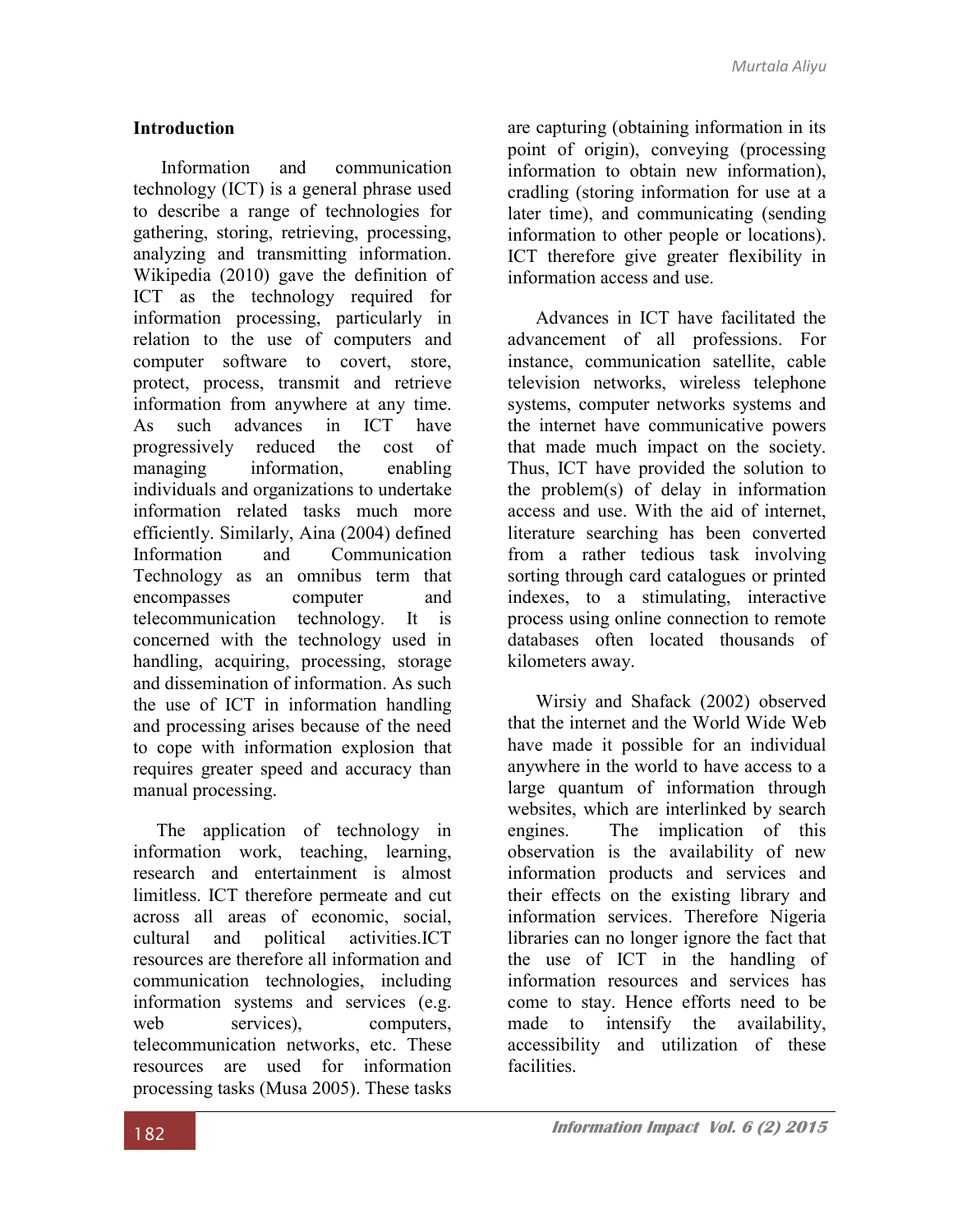Libraries and information centers therefore, cannot remain effective and efficient today without making use of ICT. It is only when the libraries have embraced ICT that clients can get satisfactory answers to their queries within the shortest time, and the librarians can perform their functions more efficiently. Additionally, libraries using appropriate commercial databases can locate selected materials and place orders. As such, books and journals that have hitherto been impossible to keep current copies in libraries, especially in developing countries, are now available electronically and instantaneously as they are published.

Abdullahi (2008) opined that the adoption of ICT in libraries requires the librarian to be versatile in three areas of skills: technical skills, managerial skills and ICT skills. Therefore given the current situation whereby ICT are being continuously updated or introduced and traditional formats are being replaced or supplemented by digital formats, there is the need for continuous and regular training of librarians. According to Ogunsola (2004), the library can benefit tremendously from the facilities provided by ICT. This is because they are indispensable equipment that can facilitate the sourcing, storage, retrieval and dissemination of information in the contemporary society. In the same vein, Ajayi (2003) noted that any organization that fails to embrace ICT has simply signed a "death warrant" in its relevance. Nigerian libraries, from these assertions, have no alternative to ICT if they have to remain relevant in the provision of efficient and effective services. For instance the consequences of non ICT compliance by university libraries in Nigeria are enormous. Womboh and Abba

(2008) observed that those university libraries where academic programmes were denied accreditation have revealed that most of them do not have adequate ICT facilities. On the other hand, most of the libraries in which the programmes received full or interim accreditation had adequate ICT facilities. Hence, ICT is a potent factor in information collection, organization, retrieval, dissemination and preservation in the 21th century (Ogunsola and Aboyade: 2005).

Gbaje (2007) lamented that, a library that is ICT compliant/virtual library has the potentials of providing access to databases, electronic journals, alerting services, online reference tools, and selected web resources. This implies that, it will result in providing value – added services and facilitates on-line access to an enormous current volume of information. In the same vein, Okebukole, (as cited in Russell and Dlamini, 2002), postulated that a library that has adequate ICT facilities would improve the quality of teaching and research through the provision of current e-books, journals and other library resources. Consequently therefore it will result to enhanced scholarship, research and lifelong learning through the establishment of access to shared global virtual archival collections. Since the general objectives of any library are to collect, organize, preserve and disseminate information to client, modern technologies (ICT) in libraries create a new forum for global information access. The objective of this paper is to highlight on how performance could be enhanced through the application of appropriate ICT in Nigerian Libraries.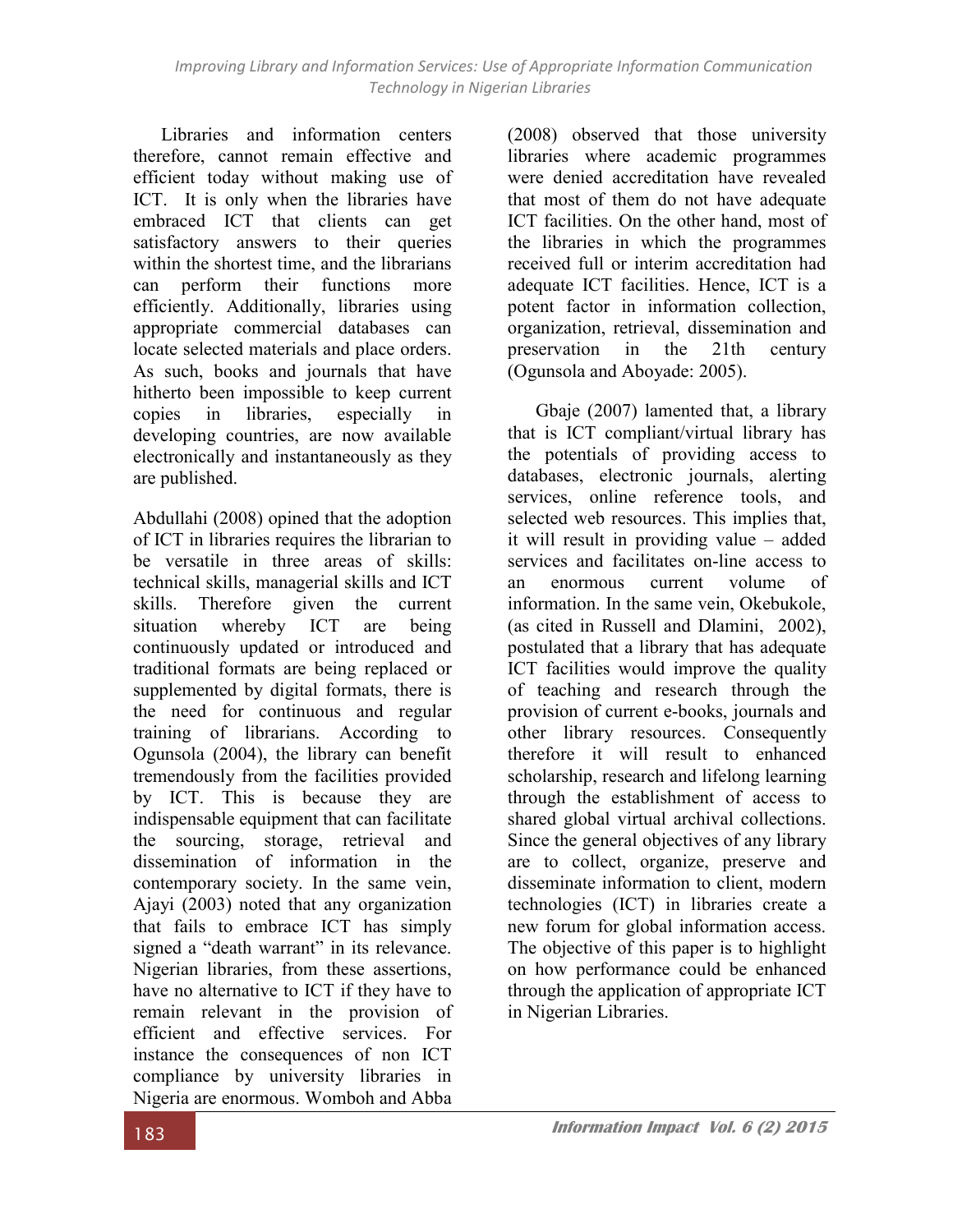#### Implementation of ICT in Nigerian Libraries

It is well recognized that libraries all over the World are undergoing transformation, especially owing to the development in information and communication

technologies. Traditional libraries are changing to digital libraries and new libraries that are being set up are increasingly of the digital kind (Mahesh & Mittal:2008).

The application of ICT in Nigerian Libraries, date back to 1980s with International Institute of Tropical Agriculture (IITA) Ibadan library and documentation centre catalogue being converted to an electronic format. This project was followed closely by the Federal Institute of Industrial Research, Oshodi (FIIRO) library in 1988. Since then, the application of information technologies has spread in the Nigerian Libraries (Ayo: 2001).

ICT application in Nigeria University Libraries on the other hand dates back to 1990s with the introduction of TINLIB (Oni: 2004). However, as early as 1988 some libraries in government parastatals and research institutes were introduced to Computerized Documentations System/Integrated Set of Information Systems (micro CDS/ISIS) software. Bozimo (2006) noted the significant contributions of National Universities Commission (NUC) towards the application of ICT in University Libraries. She observed that the introduction of Nigeria University Network (NUNET) email linkage for Universities, the TINLIB library Automation Software, and the Nigerian Virtual library Project (NVL) are a major breakthrough towards the full

implementation and application of ICT in University Libraries.

Although, TINLIB was introduced to enhance access to information among federal university libraries, it was also reasoned that the common software would encourage the sharing of resources after the libraries automate their records. Unfortunately not enough thought was

given to the state of preparedness of the libraries; in addition, adequate training was not given by the local vendors to the library staff, who were expected to operate the system. When it was time to renew the license, many of the libraries, which have not even started using the software, opted out.

Similarly, the National Virtual library (NVL) was a proactive response employed by National Universities Commission (NUC) to deploy ICT techniques to tackle the problems of scarcity of up-to-date scholarly information for the Nigerian academic community. It was also designed to enable scholars to have free access to online resources; subscription based online resources and locally digitized resources. The prototype is already deployed and can be accessed through the web at www.nigerianvirtuallibrary.com.

The review of the deployment of ICT in [Nigeria libraries cannot be complete](http://www.nigerianvirtuallibrary.com/) without mentioning the significant role played by the World Bank. The organization played a role in reversing the deplorable trend in resource provision in libraries in the early 1990s. In more recent times, particularly with the advent of Internet and subsequent growth of electronic publishing, new international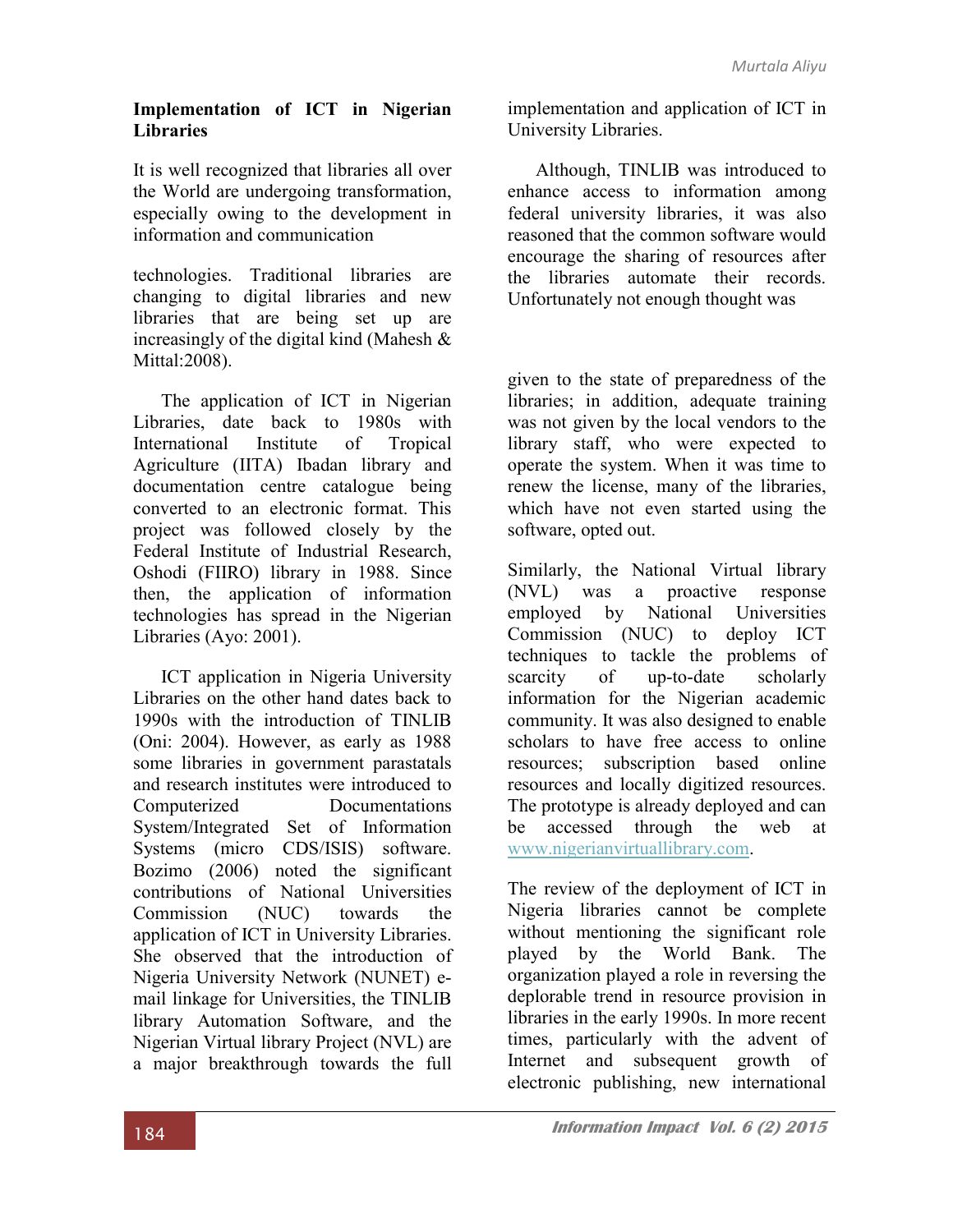initiatives have been organized. This holds the prospect of dramatic improvements in enhancing access to information resources in Nigeria libraries. However, only libraries that are ICT compliant are able to enjoy those initiatives. Hence, the inevitable need for Nigeria libraries to embrace ICT to its fullest level.

Among the most important initiatives are the:

- (i) Open Society Initiative for West Africa (OSIWA). By means of a countrywide license of EBSCOHOST databases, libraries in Nigeria had enhanced access to over 8,000 scholarly, mostly full-text article in various disciplines
- (ii) The International Network for the Availability of Scientific Publications (INASP). It provided world-wide access to and dissemination of scientific information and knowledge either free or at highly reduced prices.
- (iii) Health Inter Network Access to Research Initiative (HINARI). It is providing abstracts and free full-text versions of articles in biomedical journals on-line to many universities and Research Institutes (Access Period ended in 2006).
- (iv) Access to Global On-line Research in Agriculture (AGORA). It is an electronic database in the field of Agriculture.

## Application of ICT to major areas in libraries

Information and communication technology has become an important field for all information professional. This is because of its relevance and applications to tasks in libraries and information centers. Madu and Adeniran (2000) opined that ICT is applied to operations in libraries and information centers to ensure that information delivered is timely, accurate, precise and relevant. ICT have therefore profoundly revolutionized the world of libraries, librarianship and information profession as in other works of life. Unfortunately libraries in Nigeria to some extent are not harnessing and utilizing the vast opportunities and resources which ICT offers.

Breakthroughs and developments in ICT have increasingly reshape the way libraries and librarians access, retrieve, store, manipulate and disseminate information to their potential users. Computers, CD-ROMS, internet, e-mail online data bases etc. facilitate library operations such as, circulation, cataloguing and classification, collection development, serials management, bibliographic compilation inter-library loan (ILL) etc, thereby overcoming some library's operational hiccups such as time and cost.

Oketunji (2001) classified library housekeeping functions into four subsystems namely: acquisition, cataloguing, circulation and serials. Hence ICT can be applied in order to efficiently and effectively perform these functions.

i. Acquisition: this section is concerned with the selection and acquisition of books and other materials by purchase, gift exchange and other means. Most of the functions of acquisition section of the library are repetitive. The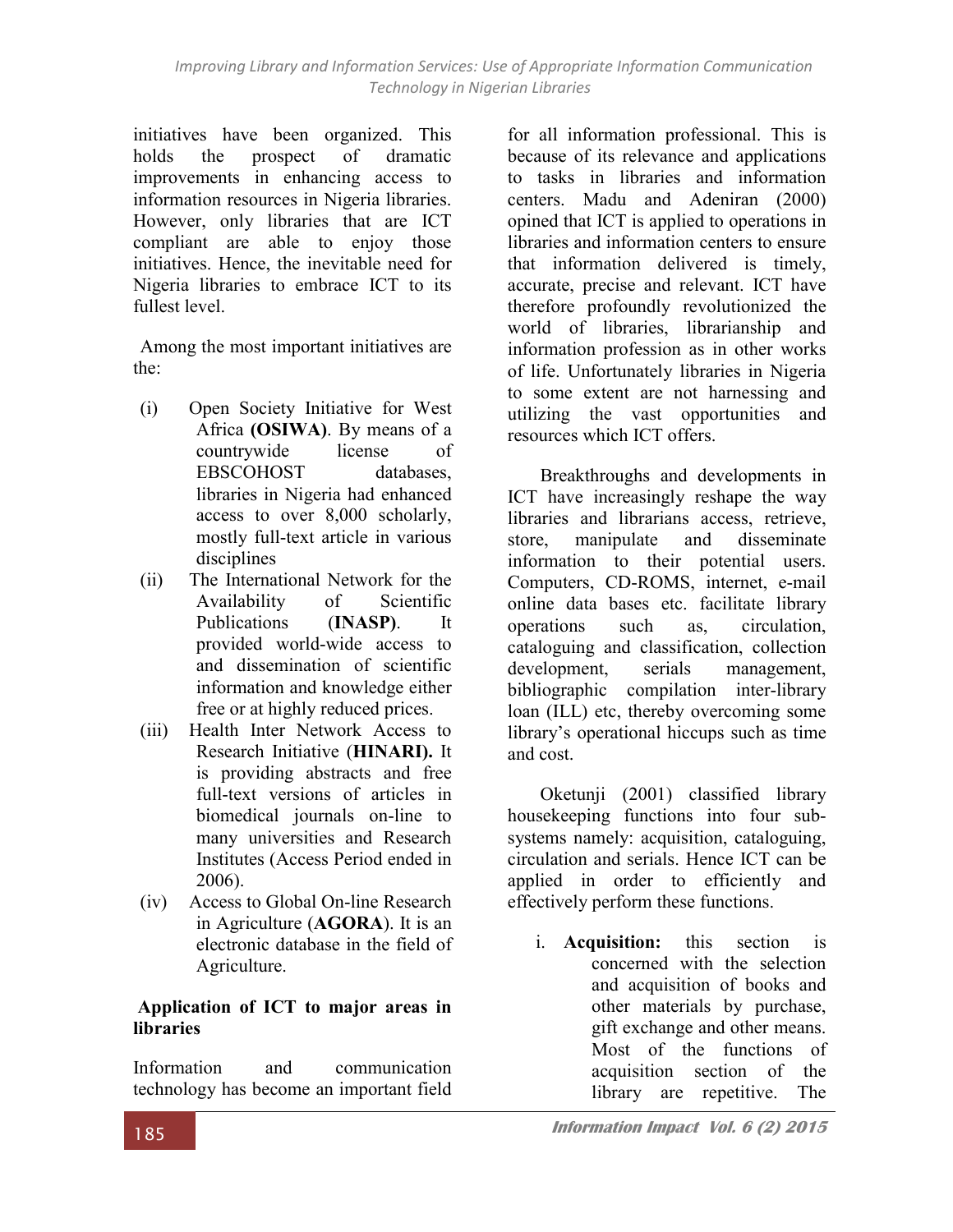result is that there could be repetition in the ordering of the same material or multiple pay for the same thing. With the use of computer based acquisition such problems are eliminated. The computer can easily print order slips, produce reminders or cancellation notices as well as financial reports even at short notices.

- ii. Cataloguing: one of the most important library operations is cataloguing. It is the traditionally most time consuming technical operations in libraries. The end products of cataloguing provide the much – needed access to library collections. Automating the cataloguing section can facilitate the following:
	- Establishment and maintenance of catalogue database, names authority files, subjects file, and local authority lists,
	- Online Public Access Catalogue (OPAC)
	- Inventory control, establishment of shelf list control record added copy control and inventory statistics.

One of the most important benefits of the application of computers to cataloguing that directly affects library users is the Online Public Access Catalogues (OPAC). According to Ajibero (2001), OPAC is a detailed holding of a particular library or group of libraries or a database and to which users have direct access. OPAC allows any member of the library's

public to search the catalogue database in order to see if the library holds a particular work to be informed of its location and if the catalogue system is integrated with other housekeeping operations, to be told whether or not the item is currently on loan. Since the systems are user-friendly, OPAC has encouraged use of library resources.

Machine Readable Catalogue (MARC) which libraries started using since 1968 has enhanced the automation of cataloguing process. Using MARC standard of cataloguing enables libraries to make use of commercially available library automation systems to manage library operations. It also allows libraries to replace one system with another with the assurance that their data will still be compatible. One of the advantages of this automated cataloguing resulting system is that it helps to solve the problem of "back-log" resulting from books waiting to be catalogued or waiting for catalogue cards to be made. Also human errors are eliminated (Madu & Adeniran:2000).

Circulation: the use of computer in the circulation section of a library helps to eliminate some of the repetitive nature of manual work. Work in the circulation section of the library involves:

- Charging and discharging of books
- Writing of overdue notices
- Reservation of books
- Recording of fines and keeping statistics of library use with the use of computer. These jobs are performed faster, neater and with high level of accuracy with application of appropriate ICT. The boredom resulting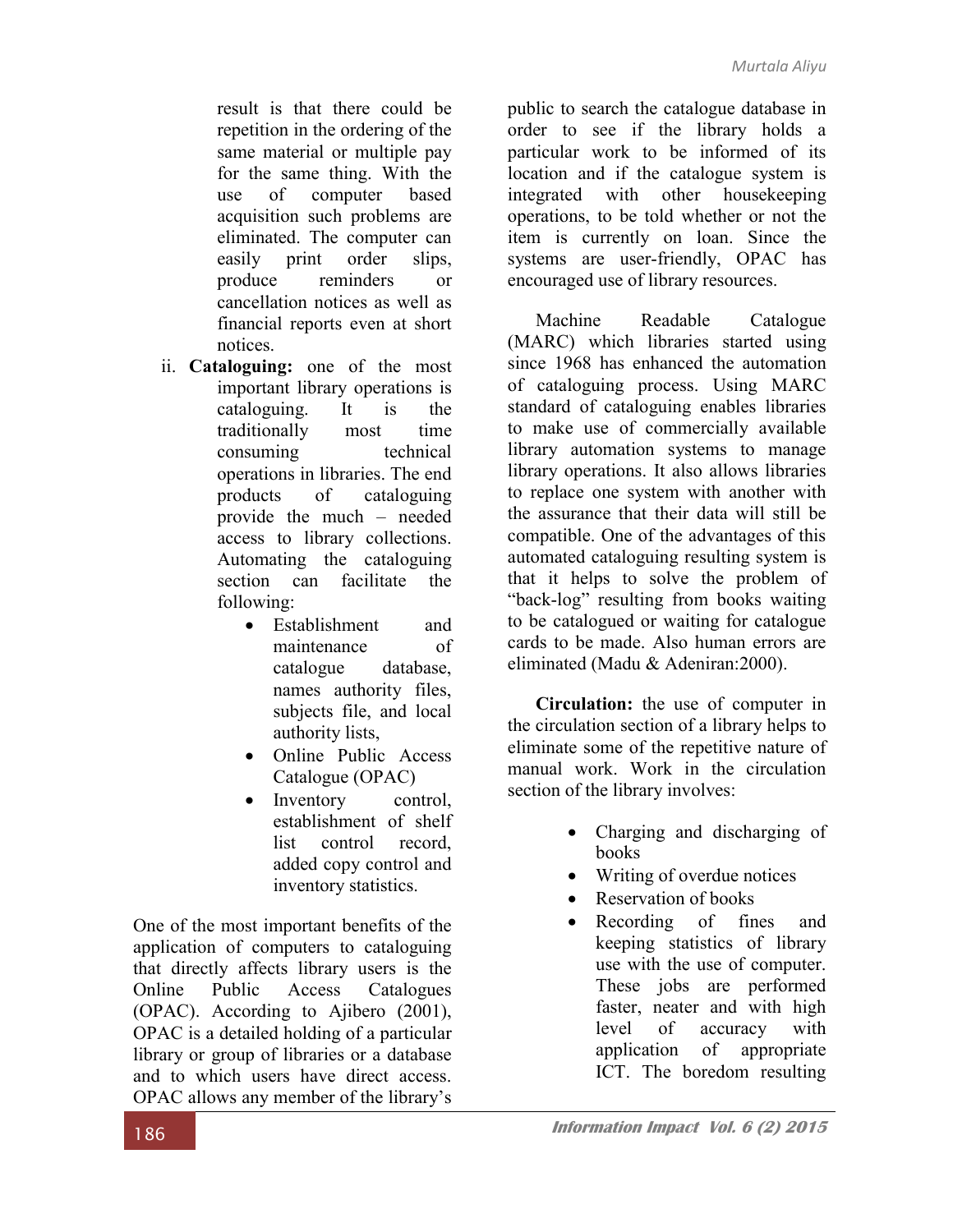from repetition of routine work is also eliminated.

 Automatic generation of library statistics

The application of ICT in this section eliminates the keeping of many files in paper jackets. Thus charging and discharging out of books would only require an addition or removal from existing records. The correspondence in the circulation unit for instance, overdue notices can be generated automatically by the use of computer in the form of letters, printed and dispatched to concern individuals.

Serials: The serials sections handle publications issued in successive parts at regular or irregular intervals. Maintaining the operation of this section in a manual system or environment can be cumbersome. The situation is totally different in a fully automated system.

Oni (2004) also observed some areas of ICT application in libraries. These include user service, CD-ROMS searching, and networking.

## User Service:

Service is at the heart of library operations. Information technology is playing a major role in the delivery of quality service to the users. Some of such services which have been revolutionized through the use of IT are:

i. Book Borrowing: to the user the changes occurring in the library because of automation become evident when a book is checked out. Bar codes and laser scanners have replaced hand stamped cards; due dates and patron fines are

stored in a database, not in file drawers.

ii. Library Services in the Home: Rapid advancement in technology has made the provision of home services a pleasant reality to the users. Patrons with a terminal and modem in their home or place of business are able to search the online catalogue for a book, place a book on hold or reserve, and request an inter-library loan.

# CD-Rom Searching:

The Compact Disc-Read Only Memory (CD-ROM) is an information technology with great potential for libraries in general. Its potential lies in storage capacity, compactness, portability, reduced shelf space and durability. The CD-ROM has been found useful in storing information that does not change over a substantial period of time. CD-ROM combines text, graphics, audio and moving images and these can be accessed using multimedia facilities. Existing features of CD-ROM are its ability to play a wide repertoire of materials such as books, journals, directories, movies, games, video and educational materials. Database on CD-ROM are durable, have huge storage capacity and retrieval is easy, brows able and fast. CD-ROM will continue to be relevant in our libraries because of its relatively cheap production and maintenance cost.

## Networking:

A network is a way of connecting computers so that they can communicate with each other and share resources like printers and storage space. The internet is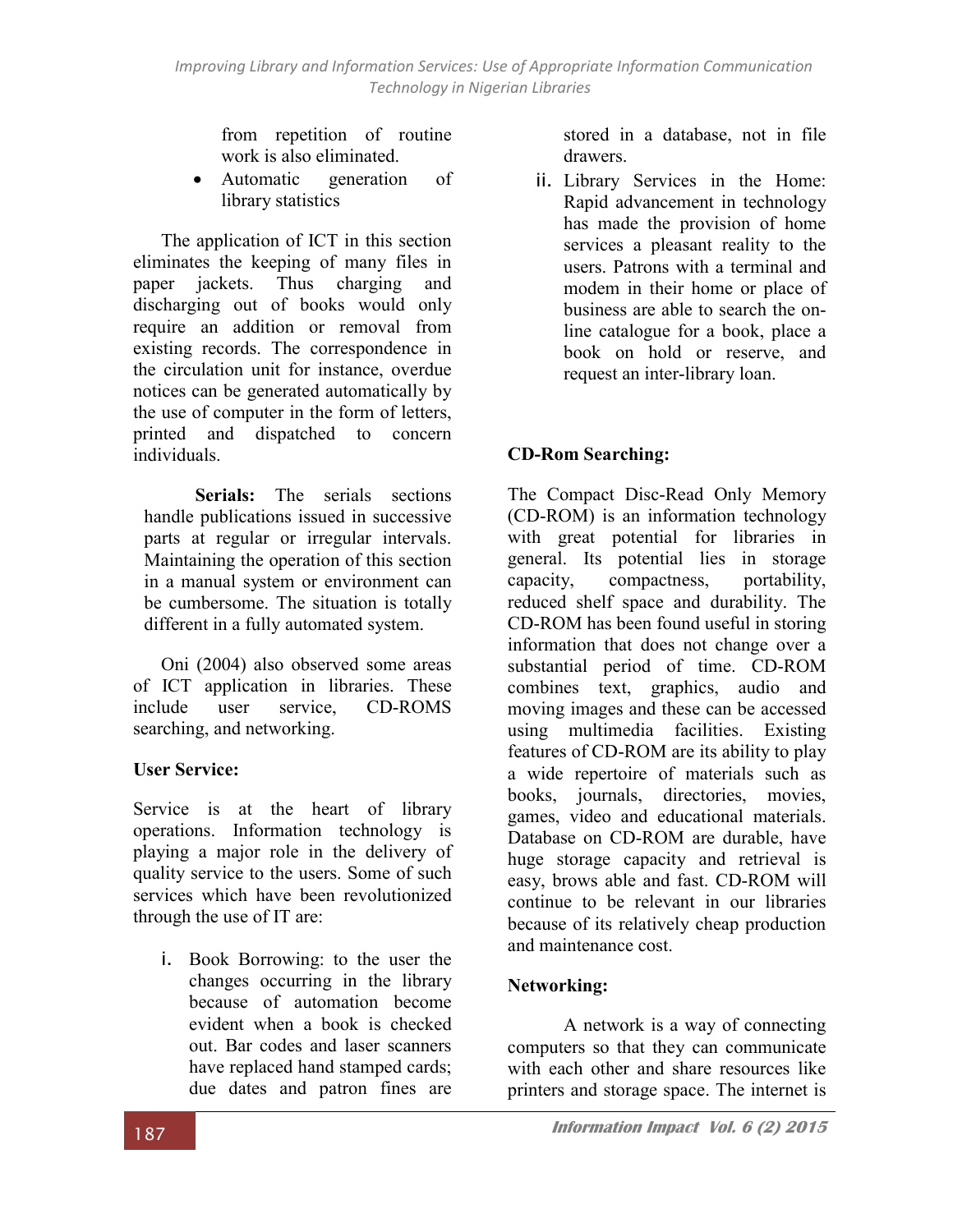the biggest global computer network where individual computers are connected for greater efficiency and better information management via telecommunication links. The Internet offers a wide range services which can enhance library operations. These include electronic mail, electronic commerce, WWW (the World Wide Web) Bibliographic services, Telnet, etc.

1. Electronic Mail (e-mail)

Electronic mail is a simple way of sending text message to other people who have Internet access. It is a fast, easy and inexpensive way to communicate with other Internet users around the world and an important tool in the library. Inter-library Loan service can be provide with it.

2 E-Commerce

Goods and Services are advertised or purchased through the Internet. Libraries are supposed to provide this service to their clients. Acquisition of library materials can be done on the Internet.

3 Bibliographic Services

These are also known as information utilities and are essentially libraries on disk. Bibliographic services are available virtually round the clock from any place where there is a computer with a modem. Through bibliographic services hundreds of clients can use the same materials at the same time

4 Telnet

Telnet is a powerful internet tool that enable remote login to another computer. It was developed for the purpose of long distance. Computer scientist located at any remote location can have access to library information

anywhere in the world. Libraries use it to offer electronic and catalogue services. The CD-ROM catalogues are made available through this service.

5 The World Wide Web (WWW)

The WWW allows all kinds of documents containing texts, videos, sound and dynamic graphics or pictures to be hyperlinked together. The entire collection of these documents, stored in computers system (called web site) around the world is what is known as the WWW

## Roles of Librarians in the digital age

ICT create new opportunities for the organization of library services that overcome the time and place limitations of print materials. They have brought about a completely different way of accessing information, thereby redefining the role of libraries and librarians. Thus, librarians with ICT skills will be required to facilitate easy and quick information retrieval, and to serve as an interface between the user and the information so as to help evaluate what is retrieved. Covi and Cragin (2004) asserted that library clientele increasingly demand and prefer access to networked information. This is a clear indication that to meet the information needs of the library clientele, libraries must provide online information services.

Kaufman (as cited in Gbaje 2007) acknowledged that ICT have brought about some radical changes within the library's organizational structure and in the ways information and services are provided. As such, the emerging roles of the librarian in the electronic/digital age include the following as observed by Anderson (1996):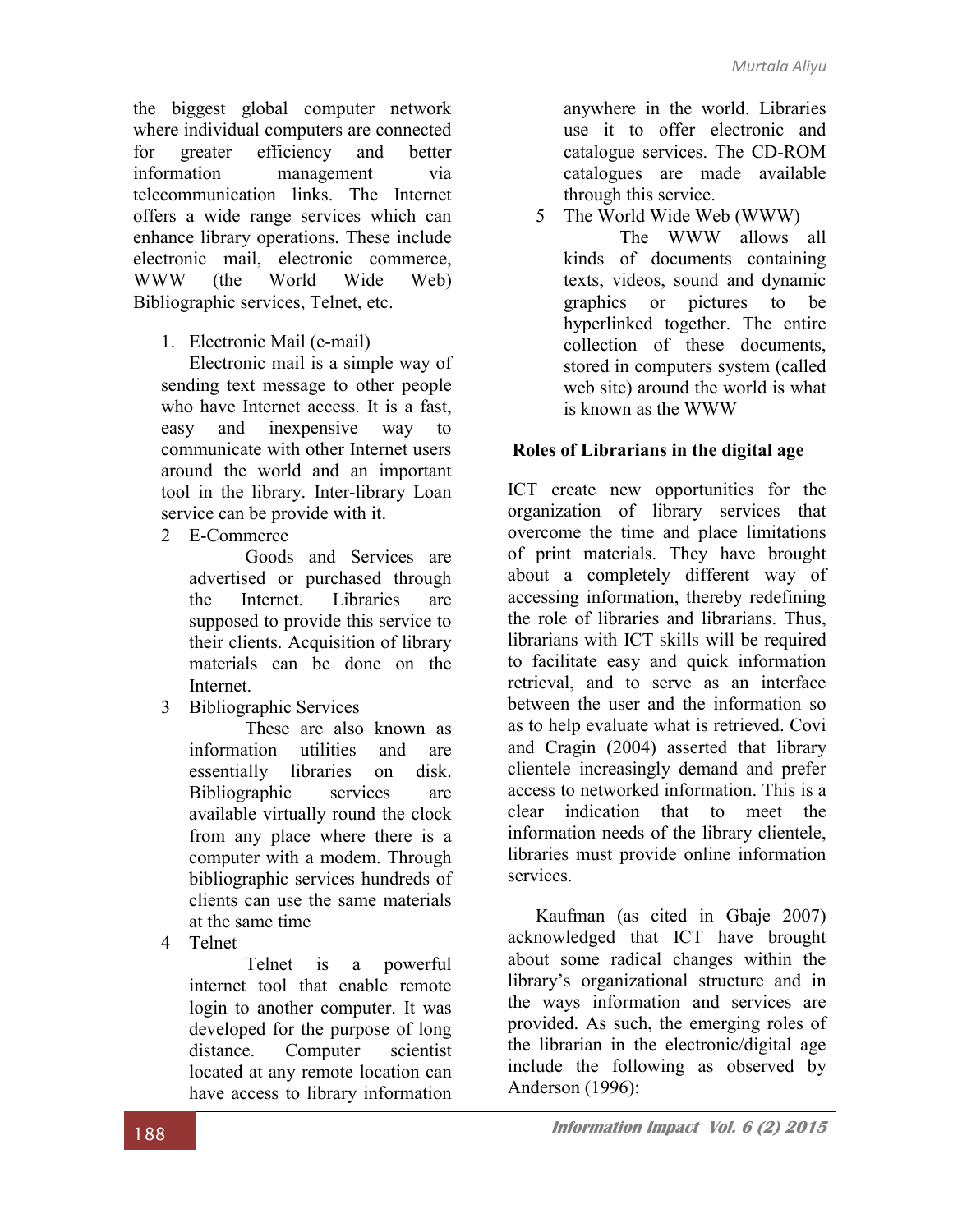*Improving Library and Information Services: Use of Appropriate Information Communication Technology in Nigerian Libraries*

- i. Selecting electronic resources and evaluating their quality.
- ii. Developing expenditure and effective locator tools to make the complex web of resources more readily accessible to both sophisticated and naïve users.
- iii. Bring value-added components and indexing to the morass of resources, which will continue to proliferate since anyone can now, in effect, publish on the web.
- iv. Delivering information services where libraries are not merely the passive catalyst that direct inquiries to relevant sources, but provide the information that users actually seek analyzed, evaluated synthesized and transferred in its most useful form.
- v. Teaching novices how to locate relevant resource outside their own disciplines and even within their own fields.
- vi. Teaching critical evaluation skills, which include assessing the authenticity and quality of what is found and determine whether an identified document is worth downloading.
- vii. Functioning as a bridge between system designers and users, by having sufficient credibility with programmers and by understanding users' needs. Librarians can serve as the user's advocate with the system designer while also interpreting to the user what or may not be technically feasible.

In the same vein, Gbaje (2007) opined that the managing of subscription to eresources and negotiation of license, identifying open access and free webbased materials also constitute some of the emerging roles of the librarians in the digital age.

#### Impediments of ICT implementation in Nigerian Libraries

Although many libraries in Nigeria are trying to become ICT compliant, however, there are a number of problems and challenges they face. These include among others, lack of adequate finance, poor technical skills, erratic electricity power supply, lukewarm attitude of users, political instability, geographical isolation, inadequate infrastructure, and corruption as observed by Asukwo (2009) and Abubakar (2004).

## Implications of the study

It can be deduced so far that Nigerian libraries are yet to fully embrace ICT. This is evident for instance as postulated by Abdullahi (2008) that public libraries in Nigeria to some extent are not harnessing and utilizing the vast opportunities and resources which ICT offer. Akintunde (2006), Womboh and Abba (2008) observed that ICT is not fully embraced by most of the tertiary institution libraries in the country. The danger of these as opined by Ogunsola and Aboyade (2005) is that libraries that do not have adequate and relevant ICT will lose their relevance and consequently fail to fulfill the purpose of their establishment.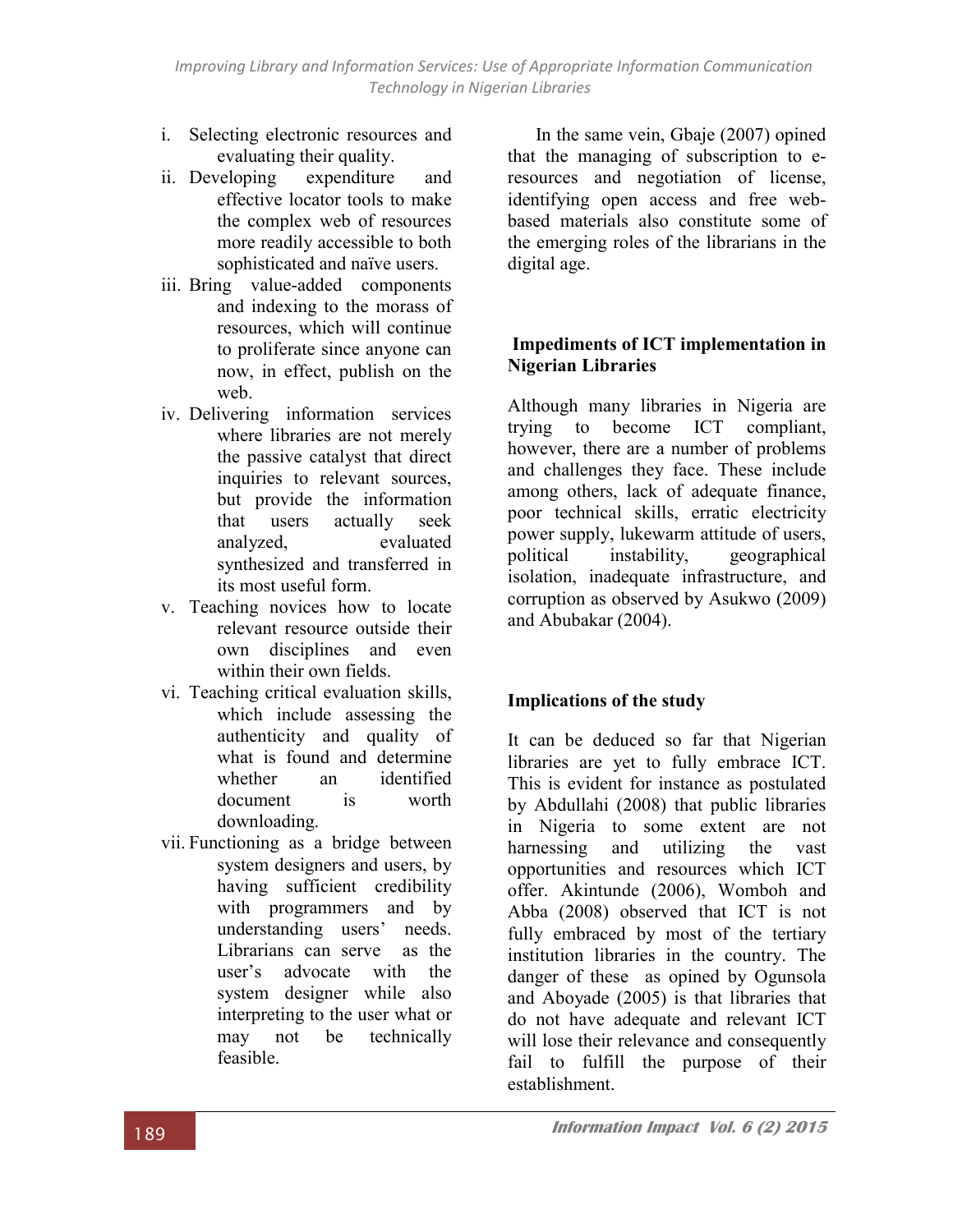#### Conclusion and recommendations

This paper has been able to highlight the obvious necessity for the full implementation of ICT in Nigerian Libraries. Hence any library of whatever type has no alternative to ICT. The inability of any library in Nigeria to fully embrace ICT will result into denying libraries clienteles the opportunity to have access to the huge and diverse information resources that are available virtually and which could be useful to them. The end result of this scenario is continuous information apathy in Nigeria.

In view of the observations pointed out, the following recommendations are made:

- i. There is the need for compulsory IT education at all levels of our formal education system.
- ii. There is the need for libraries in Nigeria to source for alternative power supply other than from the national grid. The use of solar energy will be a good alternative.
- iii. Libraries in Nigeria should explore vigorously alternative sources of funding such as Carnegie corporation, Bill and Melinda Gates foundation, McArthur foundation etc
- iv. Librarians and information managers should be trained on regular basis in the area IT and web technology to be abreast with current trends in those areas as they affect library and information service delivery.
- v. More digital librarians should be produced from library schools in Nigeria. This requires the review of library and information science curriculum to incorporate IT and related

areas in Nigerian library schools.

#### **References**

Abdullahi, Z. M. (2008). Information and Communication Technology (ICT) Application in Public Libraries*.* Paper presented at the Nigerian Library Association Public Library Section

(Enugu State Chapter). National Workshop/Seminar on Public Libraries in Contemporary Nigeria: Challenges and Prospects held at Enugu State Library Board,  $9^{th}$  -  $13^{th}$ March

Abubakar, S. K. (2004). Prospects and Problems of Information and Communication Technology in Nigeria, *Information Trends*, Vol.1:13-14.

Aina, L. O. (2004). Copping with the challenges of library and information delivery services: the need for institutionalized professional development. University of Botswana, Gaborone, Botswana*.* In Libraries: tools for educational development, a compendium of papers presented at the<br>42<sup>nd</sup> National Annual Conference and National Annual Conference and A.G.M. Akure, Nigeria

Ajayi, O. G. (2003) National Infrastructure and Support for a Virtual library. Retrieved May 07, 2008 from http//www.nitda.gov.ng/docs/papers

Ajibero, M. I. (2001). Internet Technology in the Academics, Implications for Librarians in Nigeria. In workshop report on effective management of Polytechnic Libraries,  $19^{th} - 21^{st}$  November

Akintunde, S. A. (2006, June). State of ICTs in tertiary institutions in Nigeria: window on the universities in Libraries: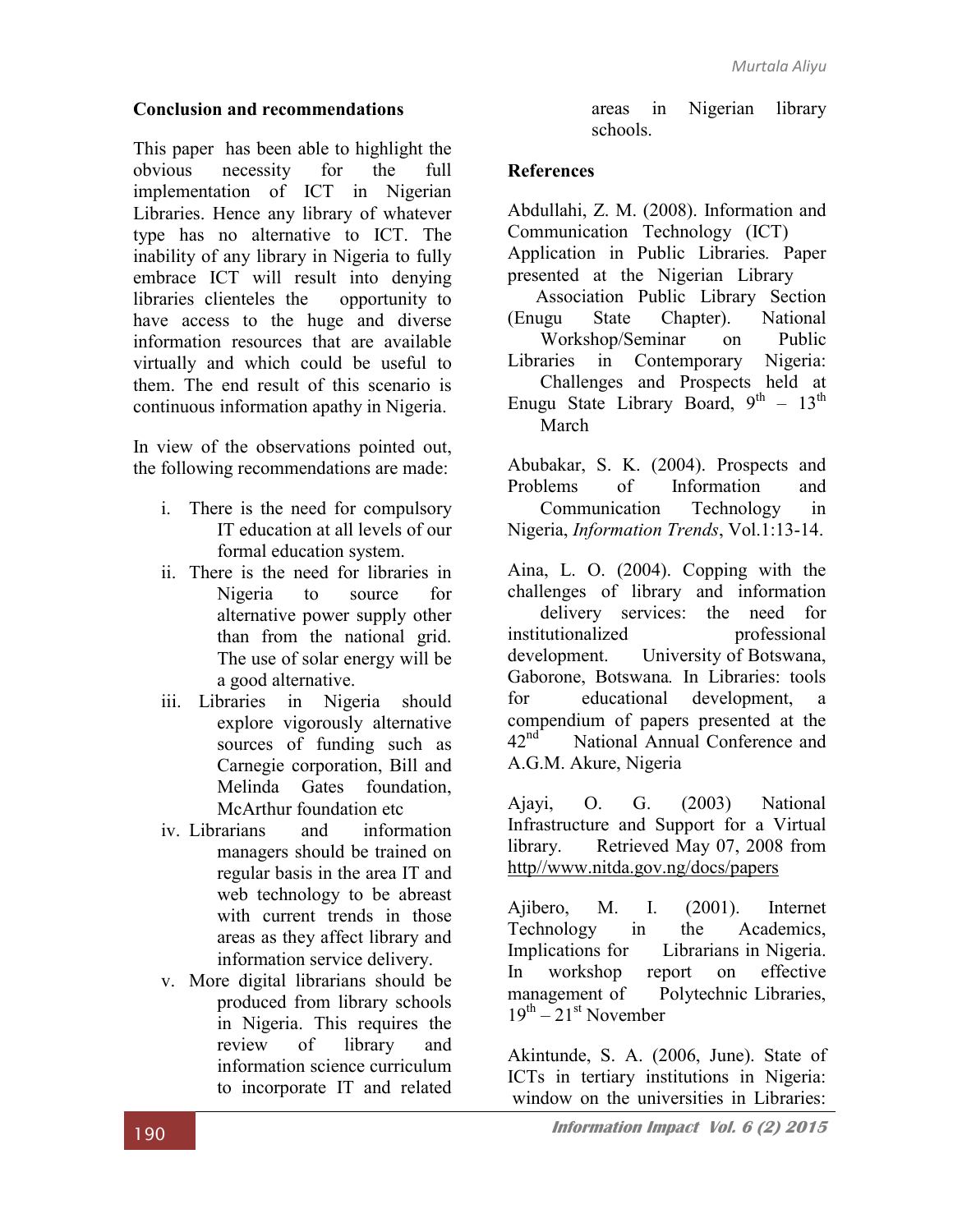dynamic engine for knowledge and information society. Paper presented at the 44<sup>th</sup> Annual Conference and Annual General Meeting of the Nigerian Library Association, Abuja, Nigeria

Anderson, R. (1996). The Impact of Digital Libraries of Library and Education: Development of Digital Libraries an American Perspective.

Asukwo, et al (2009). Problems of implementing Virtual Libraries in University Libraries in Nigeria: An overview, *Borno Library, Archival and Information Science Journal,* 8 (2):183-186.

Ayo, T. A. (2001). Information and Communication Technologies and the Information Professional in the Information Age: The Nigerian Perspectives. A compendium of papers presented at the 39<sup>th</sup> Annual Conference and A.G.M. at Sam Mbakwe Hall, Imo Concord Hotel, Owerri.  $17<sup>th</sup> -22<sup>nd</sup> June.$ 

Bozimo, D. O. (2006). Enhancing Access to Information in Nigerian Universities. An Inaugural Lecture Presented at Ahmadu Bello University, Zaria on  $17<sup>th</sup>$  May,

Covi, M. L. and Cragin, H. M. (2006). Reconfiguring Control in Library Collection Development: A conceptual framework for assessing the shift towards electronic collections. *Journal of American Society and Technology,* 55(4). Pp.312-325

Gbaje, E. S. (2007). Provision of Online Information Services in Nigerian Academic Libraries. *Nigerian Libraries.* 40. Pp. 1-14

Madu, E. C. and Adeniran, T. N. (2000). Information Technology: Uses and Preservation of Resources in Libraries

and Information Centers. Odumatt Press and Publishers, Oyo

Mahesh, G. and Mittal, R. (2008*).* Digital Libraries in India: A Review. *Electronic Journal (Libris).* vol.58, pp 15-24

Musa, Abdullahi (2005) *IT Systems in an Organization* (mimeo)

Ogunsola, L. A. (2004). Nigerian Universities Libraries and the challenges of globalization: the way forward, *Electronic Journal of Academic and Special Librarianship*, 5(2&3)

Ogunsola, L. A. and Aboyade, W. A. (2005). Information and Communication Technology in Nigeria: Revolution or Evolution *J. Soc. Sci*. 11(1): pp.7 - 14

Oketunji, I. (2001). Computer Application to Libraries. In Libraries and Librarians: Making a difference in the Knowledge age. A compendium of papers presented at the 39<sup>th</sup> Annual Conference and A.G.M. at Sam Mbakwe Hall, Imo Concord Hotel, Owerri.  $17<sup>th</sup>$  -22<sup>nd</sup> June.

Oni, F. A. (2004). Enhancing the Performance of Library Operations through Appropriate Information Technology*.* In Technology for Information Management and Services. Pp.95-109

Russell, B. S. P. and Dlamini, H. (2002). Mission Report with the Purpose of launching the Feasibility Study for the development of a virtual library